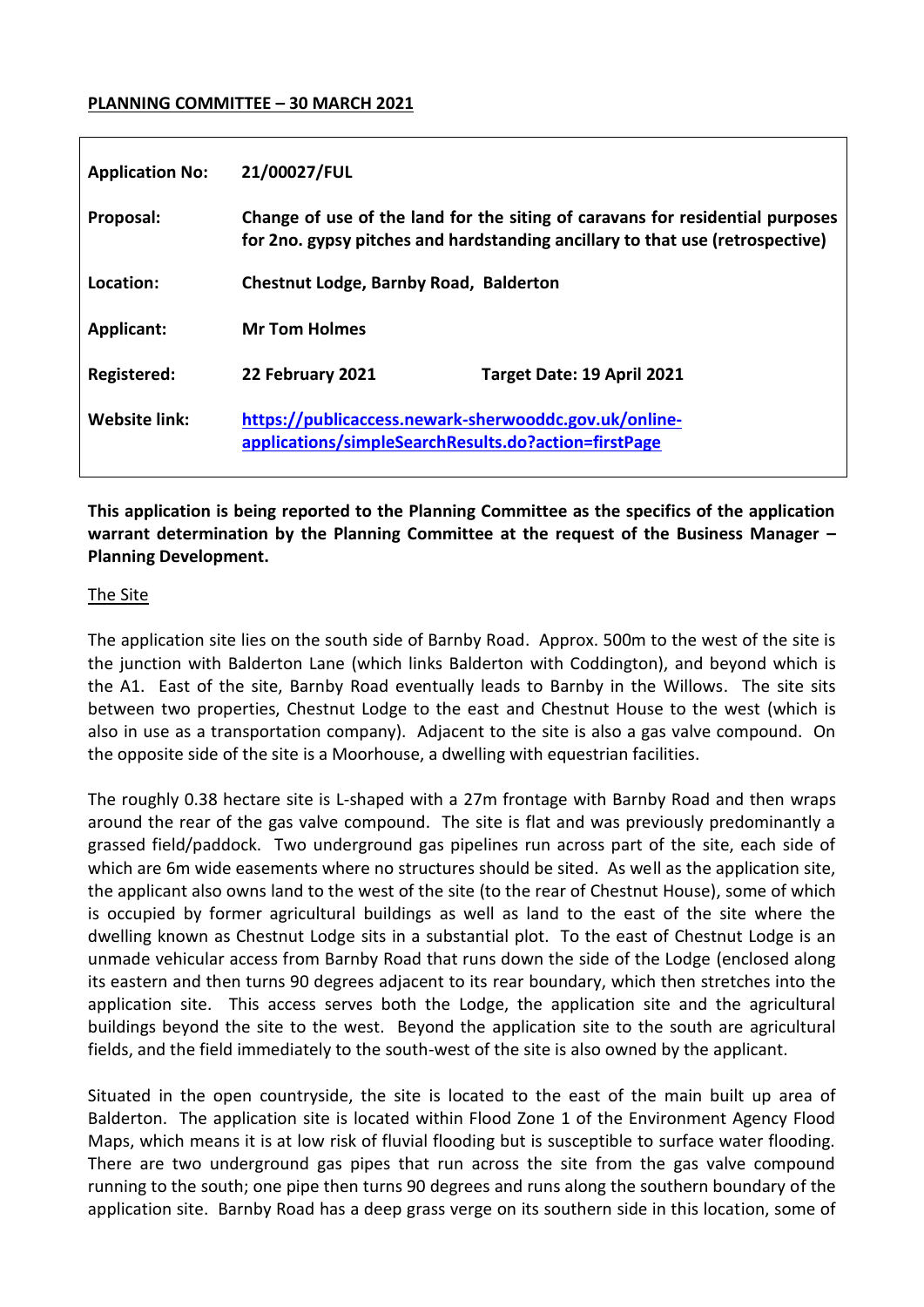which is planted with mature trees, but no footways are provided along Barnby Road.

## Relevant Site History

88/1154 - Erection of agricultural dwelling, approved 30.01.1989 (this related to Chestnut Lodge)

FUL/990739 - Removal of agricultural occupancy condition, approved 19.01.2000

#### The Proposal

Retrospective planning permission is sought on a permanent basis for the material change of use of the land to form two gypsy and traveller pitches. The submitted site layout shows one caravan being located on each pitch served by an associated parking area. The caravans appear to have been located on the site last December/January, prior to this application being submitted, and are now occupied. Although not shown on the submitted plans, the aces road is bounded by new post and rail fencing enclosing each pitch either side of the access road. One caravan sits adjacent to the western boundary of the site, facing eastwards sited to the north of the access road, and overlooks a large area of newly laid grass, with dedicated parking area for three spaces adjacent to the access road. The other caravan sits adjacent to the southern boundary and faces north. On this basis, each pitch would measure approx. 0.23 and 0.1 ha in area.

New close boarded timber fencing has been erected around all the boundaries of the application site which is shown on the submitted plan to be supported by new planting, but no details have been submitted.

No precise details of either caravan have been submitted although the officer's site visit revealed structures that look residential rather than having the appearance a traditional caravan, although it has been confirmed that the structures do fall within the definition of a caravan as set out by the Caravan Sites Acts of 1960 and 1968. External lighting has been installed on the site in the form of 5 street lights (5 other lighting columns have been erected to the south-west but outside the red line of the application site). The applicant has confirmed that foul sewerage disposal would be via septic tanks.

The occupiers of this site have confirmed that they are two gypsy and traveller families, including three children (aged 6 and under) who used to reside at Tolney Lane but have moved in order to be able to reside on a safe site that is not at risk of flooding.

Following an objection being received from Cadent concerning the siting of one of the caravans being within the 6m wide easement area, an amendment to this siting was submitted showing one of the caravans being re-sited together with an increase in the red line site boundary.

The following plans and supporting documents are being considered under this application:

- Site Location Plan received 22 February 2021;
- Block Plan received 22 February 2021;
- Ownership Aerial Photograph received 15 January 2021;
- Planning Statement;
- Aerial photograph showing position of lighting columns;
- Photograph of a lighting column.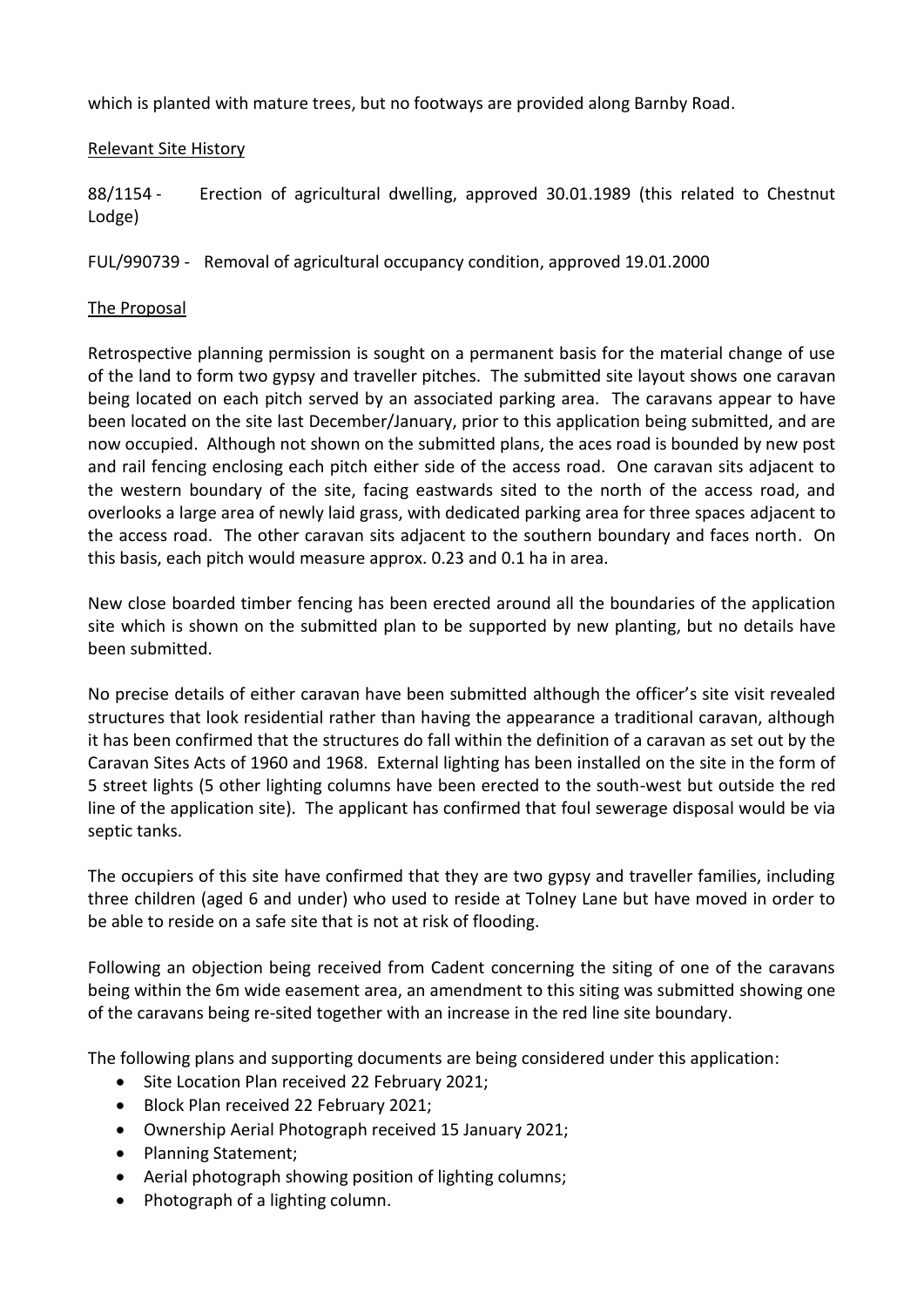## Departure/Public Advertisement Procedure

Occupiers of 2 properties have been individually notified by letter. A site notice has also been displayed near to the site.

#### **Planning Policy Framework**

#### **The Development Plan**

## **Newark and Sherwood Amended Core Strategy DPD (adopted March 2019)**

Spatial Policy 1 - Settlement Hierarchy Spatial Policy 3 – Rural Areas Spatial Policy 7 - Sustainable Transport Core Policy 4 – Gypsies and Travellers – New Pitch Provision Core Policy 5 - Criteria for Considering Sites for Gypsy & Travellers and Travelling Showpeople Core Policy 9 -Sustainable Design Core Policy 13 – Landscape Character

# **Allocations & Development Management DPD (adopted July 2013)**

DM5 – Design DM8 – Development in the Open Countryside DM12 – Presumption in Favour of Sustainable Development

#### **Other Material Planning Considerations**

- National Planning Policy Framework 2019
- Planning Practice Guidance, on-line facility
- Landscape Character Assessment SPD 2013
- GTAA, Feb 2020
- The Equality Act 2010
- Human Rights Act 1998
- The Written Ministerial Statement of December 2015 relating to intentional unauthorised development
- Planning Policy for Traveller Sites (PPTS) 2015 (summarised below)

When determining planning applications for traveller sites, this policy states that planning permission must be determined in accordance with the Development Plan unless material considerations indicate otherwise. The Government's overarching aim is to ensure fair and equal treatment for travellers, in a way that facilities their traditional and nomadic way of life while respecting the interests of the settled community.

Applications should be assessed and determined in accordance with the presumption in favour of sustainable development and the application of specific policies within the NPPF and this document (Planning Policy for Traveller Sites).

This document states that the following issues should be considered, amongst other relevant matters: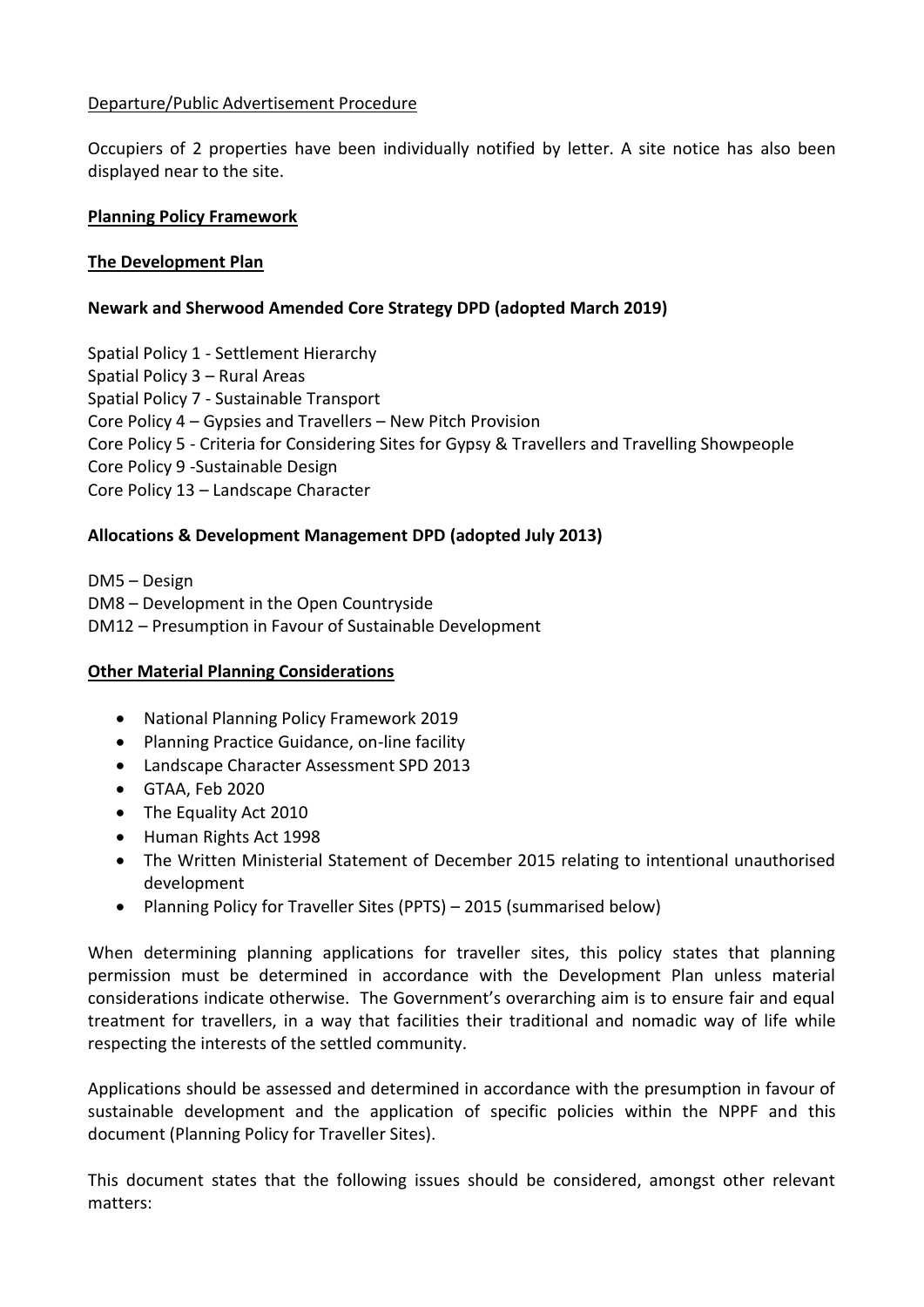- Existing level of local provision and need for sites;
- The availability (or lack) of alternative accommodation for the applicants;
- Other personal circumstances of the applicant;
- Locally specific criteria used to guide allocation of sites in plans should be used to assess applications that come forward on unallocated sites;
- Applications should be determined for sites from any travellers and not just those with local connections.

Weight should also be attached to:

Effective use of previously developed (Brownfield), untidy or derelict land;

Sites being well planned or soft landscaped in such a way as to positively enhance the environment and increase its openness;

Promoting opportunities for healthy lifestyles, such as ensuring adequate landscaping and play areas for children;

Not enclosing a site with so much hard landscaping, high walls or fences, that the impression may be given that the site and its occupants are deliberately isolated from the rest of the community.

If a LPA cannot demonstrate an up-to-date 5 year supply of deliverable sites, this should be a significant material consideration in any subsequent planning decision when considering applications for the grant of temporary planning permission. There is no presumption that a temporary grant of planning permission should be granted permanently.

Annex 1 provides a definition of "gypsies and travellers" and states:-

"Persons of nomadic habit of life whatever their race or origin, including such persons who on grounds of their own or their family's or dependents' educational or health needs or old age have ceased to travel temporarily, but excluding members of an organized group of travelling showpeople or circus people travelling together as such."

# Consultations

**Balderton Parish Council –** Object to proposal – Members consider that there is no safe access to and from the site as there are no footway or cycle tracks into Balderton. The main route from the site (Coddington Road) is a busy thoroughfare with no pavement and the road is quite narrow and not suitable from pedestrians or cyclists.

**Barnby in the Willows Parish Council –** Object to proposal for the following reasons –

- Road safety roads are very narrow serving an agricultural community, increases in traffic that maybe towing caravans would create problems with agricultural vehicles, pedestrians, cyclists and horse riders, putting safety at risk. Barnby is a tiny village and its roads could not cope with increased traffic and noise taking short cuts to/from the A17. Road surfaces are already poor that is not gritted and with increases in deliveries is deteriorating further. The access road to the site is narrow and could lead to safety issues at its junction.
- Loss of privacy two neighbouring properties (Moorhouse and Chestnut House) are likely to be overlooked. The site is large and has potential for expansion, exacerbating the concerns raised of increases in population and vehicle movements/volumes.
- Light Pollution Overbearing erection of excessive floodlighting is not only causing invasion of privacy but is light pollution that can be seen from long distances and are left on for long periods/late into the night, impacting neighbours and wildlife.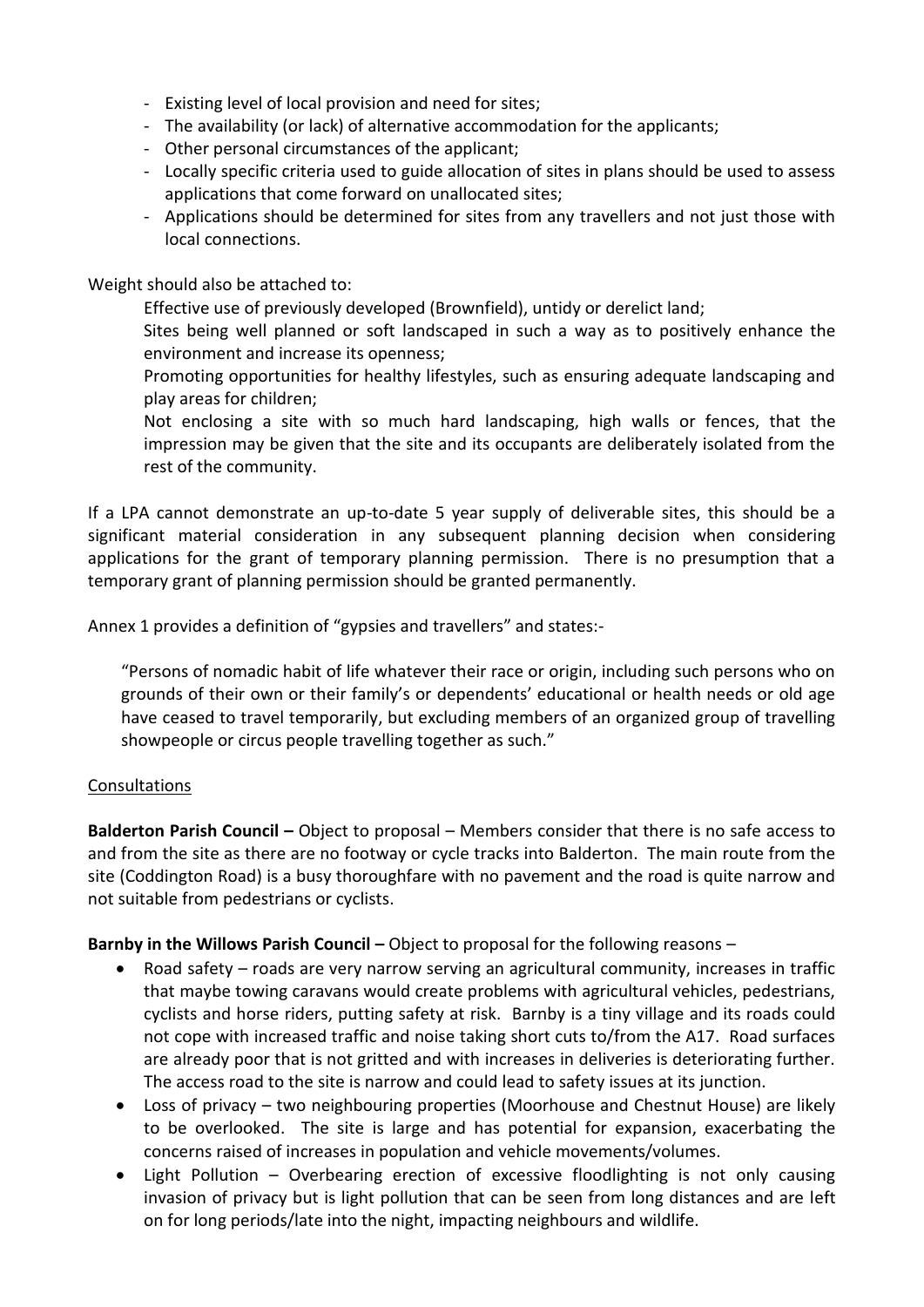- Impact on landscape and character of area loss of hedgerows and trees is already evident with erection of new wooden fence paneling, meaning a loss of nesting, shelter and food sources for wildlife (deer, hares, barn owls, tawny owls, little owls and bats (protected species)).
- Facilities Barnby has no facilities other than a church, no access to shops, schools or medical provision.
- Some works have already been completed before planning permission has been granted.
- Further information needed on removal of waste/sewage; how the parking provision of 6 spaces have been calculated; positions in relation to gas pipes.

**NCC, Highway Authority –** Object - It is extremely unlikely that the proposal would be accessed by any other form of transport than the private car/van. There are no footway or cycle route provision close by, and very infrequent bus service. I therefore consider that the proposal is contrary to the National Planning Policy Framework and to Spatial Policy 7 of the NSDC's Core Strategy.

I recommend refusal on the following grounds:

The proposal does not offer reasonable and practical ways of accessing the site other than by private car/van, and is therefore contrary to the principles of Spatial Policy 7 of the LDF Core Strategy in that it fails to provide safe, convenient and attractive accesses for all, including the elderly and disabled, and others with restricted mobility, and does not provide links to any existing network of footways, bridleways and cycleways.

However, should this application be approved the access into the site should be improved/widened at its mouth to allow one vehicle to pass another. Details of this should be submitted for approval. The Highway Design Guide seeks a width of 4.8m within 8.0m of the public highway plus 0.5m clearance on both sides.

**Cadent – Following submission of amended plans -** No objection as new plan shows all caravans/structures outside the 6m easements on the two gas pipelines. Add informative to decision notice.

**National Grid –** No objection.

**NSDC, Environmental Health –** Noise – whilst there is likely to be some noise form the adjacent transportation company, there is a large solid fence between the two properties which is likely to have some noise reducing properties. The gas valve compound makes a fairly loud and constant noise (assumed to be 24 hours a day). The site is protected by a close boarded timber fence which will again offer noise reduction.

Lighting – the lights erected are normal LED street lights and the luminaires are all on the horizontal. There was no spillage of lighting from the property. However two lights (nearest the main road) were not switched on. These two lights must be fitted with a back plate.

**NSDC, Environmental Health – Contaminated Land -** Aerial photography dating back to 2000 appears to show agricultural buildings present on the application site. I note that the application is for caravans with hardstanding which is lower risk that residential with gardens. However, agriculture is a potentially contaminative land-use and such land can possibly be used for a wide variety of potentially contaminative activities.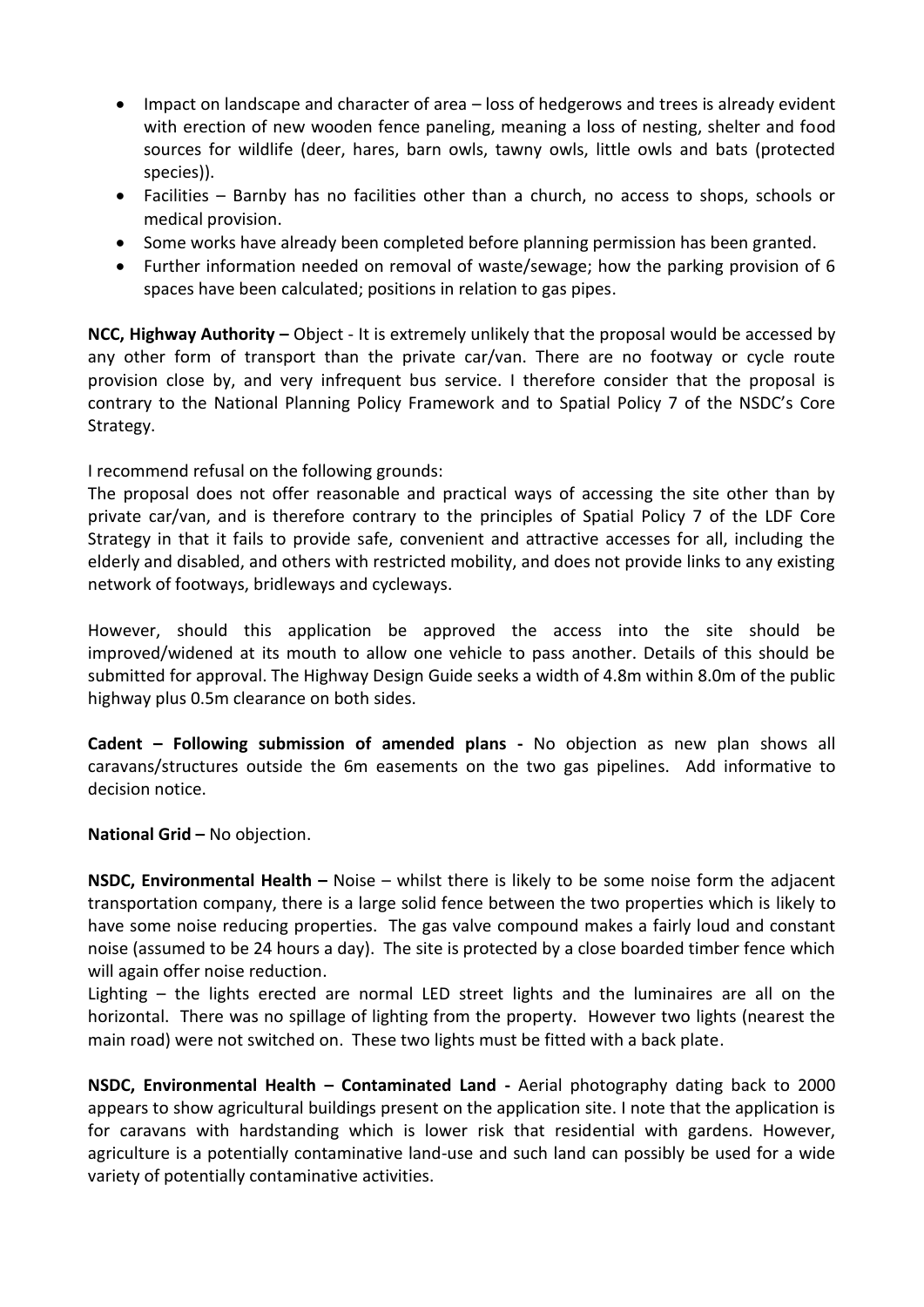The applicant/developer will need to have a contingency plan should the construction/conversion phase reveal any contamination, which must be notified to the Pollution Team in Public Protection at Newark and Sherwood District Council on (01636) 650000.

# **Five representations have been received from two local residents/interested parties (who wish to remain anonymous) which can be summarised as follows:**

- Design the mobile homes are more like prefab houses and are not in keeping with adjacent properties – it should be a higher standard of design so it is not out of character and should protect the character and appearance of the countryside;
- There has been removal of tree coverage along boundaries during the development, impacting negatively on wildlife;
- Loss of privacy;
- Harmful visual impact on residential amenity and a Residential Visual Amenity Assessment (RVAA) should be undertaken;
- Additional hardstanding suggests there is likely to be further over-development of the site, leading to loss of garden land and open aspect of the locality;
- Biodiversity an environmental impact assessment should be considered to demonstrate the consideration on the surrounding environment and wildlife;
- Light pollution there is a substantial amount of external street lighting with extremely bright white lighting which is on from dusk until dawn every night – this is not energy efficient and negatively impacts on residential amenity of neighbours. Lights are a 'statutory nuisance' which is also having a negative impact on wildlife; sleep deprivation and health of neighbours; ruined the ability to enjoy the night sky; lighting glare affects highway safety on the main road;
- The applicant is gypsy in origin however they wish to settle and no longer move from place to place, which is intended to be a permanent arrangement – thus rendering the application incorrect as they do not fall within the planning definition;
- Gypsy and traveller sites should be strictly limited in the open countryside as additional dwellings on green field sites is inappropriate development;
- If this application is approved it would set a precedent for additional sites for more family members – there are 2 large touring mobile homes in the front garden which are also lived in;
- The family chose to move from Tolney Lane they had somewhere to live;
- It is not acceptable that they have no regard for the rules and apply retrospectively;
- A septic tank has been installed;
- Cadent states that heavy vehicles are not supposed to cross the underground pipelines on the site;
- 3 truck loads of sand were delivered to the site recently and there are 10mph signs on the access on the site, showing the intention to expand development further.

# Comments of the Business Manager

# *Principle of Development*

Section 38(6) of the Planning and Compulsory Purchase Act 2004 state that planning applications shall be determined in accordance with the development plan unless material considerations indicate otherwise, this is consistent with Paragraph 11 of the NPPF.

The District Council, as Local Planning Authority, has a duty to provide sites on which Gypsy and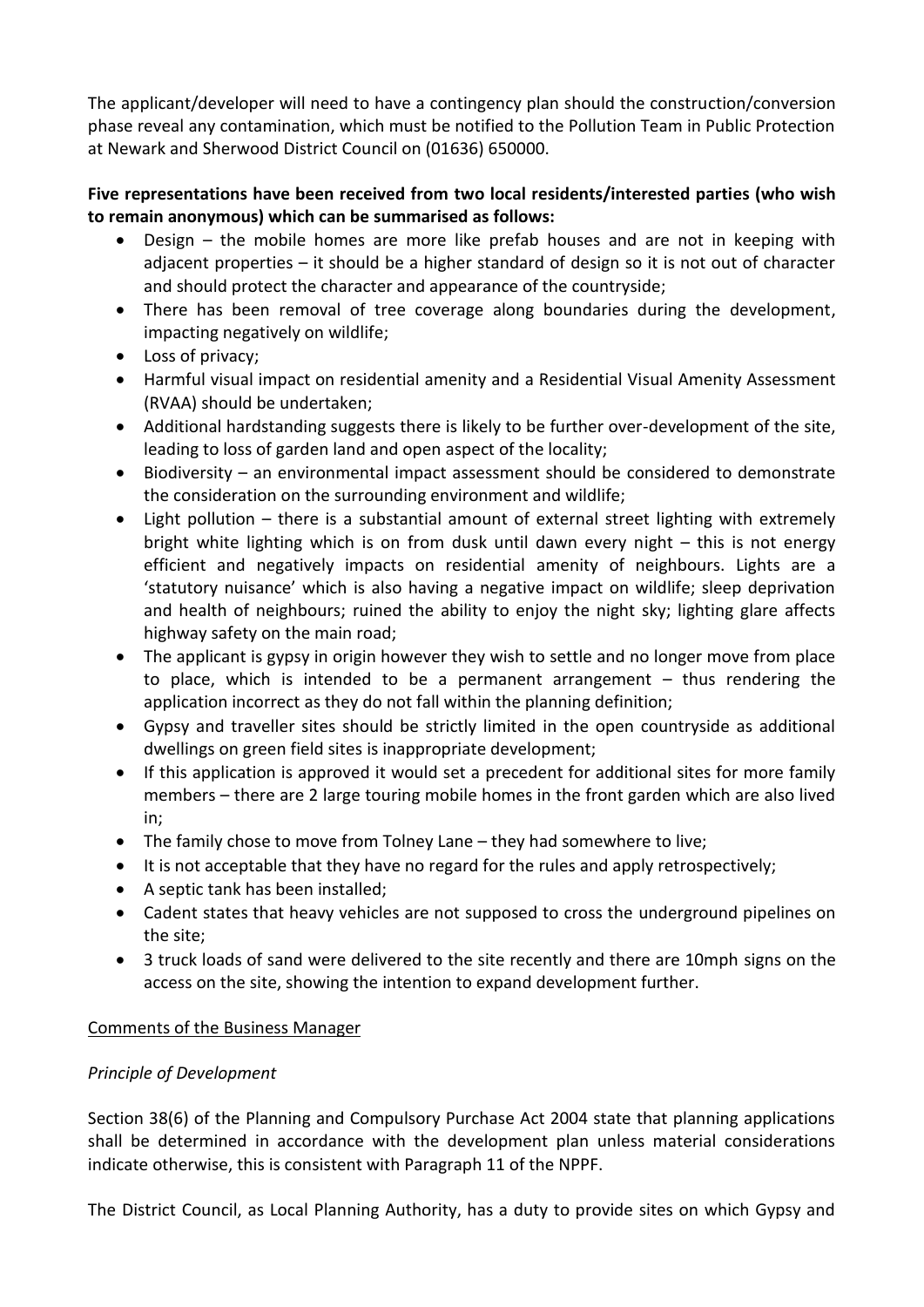Travellers can live. In line with the requirements of Core Policy 4 in the Amended Core Strategy, a new Gypsy and Traveller Accommodation Assessment (GTAA) has been prepared which seeks to quantify the level of need within the District. Whilst this is yet to be tested at examination, the assessment is based on survey derived information and corresponds with current best practice. Accordingly it is considered that this provides a robust understanding of gypsy and traveller need over the plan period. Requirements for those who meet the gypsy and traveller definition for planning purposes (as set out in Annex 1 of the Planning Policy for Traveller Sites) equates to some 118 pitches, up to 2033 (this figure rises to 169 to take account of undetermined households and those who do not meet the definition – but who may require a culturally appropriate form of accommodation). The District's requirement of 118 pitches forms the basis of the five year land supply test, as required as part of the PPTS. Helpfully the GTAA splits this need across 5 year tranches – with 77 pitches needing to be delivered or available within the first period (2019-24) for a five year supply to be achieved. This reflects a heavy skewing towards that first tranche – due to the need to address unauthorised and temporary development, doubling up (i.e. households lacking their own pitch) and some demographic change within that timespan (i.e. individuals who will be capable of representing a household by the time 2024 is reached). This represents a significant unmet need. Provision to help meet this need will be made as part of the production of the Amended Allocations & Development Management DPD, which is currently underway which will seek the allocation of specific sites, as well as through the granting of consent for appropriate development. Presently however the Council is unable to identify any other sites that are currently available or deliverable for Gypsy and Travellers and in addition is unable to demonstrate a five year land supply, as required through national policy (PPTS).

Through the information provided in support of the application there is no reason to question the gypsy and traveller status of the applicants for this site, in terms of the definition for planning purposes. Drawing on the information provided in support of the application, the two households were previously accommodated on two separate lawful pitches at an existing site on Tolney Lane within the baseline of the new GTAA – and the age breakdown of dependents means that they will not form new households prior to 2024. Consequently the two pitches proposed here will not directly contribute towards meeting the District's need requirements – either as part of a five year land supply or in terms of wider need across the plan period as a whole. Notwithstanding this, having regard to the general layout of the site it is possible that additional pitches could be accommodated at a later date (subject to this being deemed acceptable). This has the potential to help to address the needs of the dependent who is forecast within the GTAA to become a new household towards the end of the plan period, and so require a pitch at that time. Were permission to be granted then the formalising of this position could be explored via site allocation as part of the plan-making process.

Where the proposal does help meet an immediate need is through the pitches vacated on the site at Tolney Lane, which is privately owned and host to 12 lawful pitches. The GTAA shows the need generated by those existing occupants (who met the planning definition of a traveller) to constitute; 1 pitch to meet a current need and an additional 4 to meet future needs as a result of new household formation later in the plan period. It is not therefore unreasonable to consider that 1 of the vacated pitches will provide available supply to meet the single pitch required to service that current need on Tolney Lane. On this basis there would therefore be an indirect contribution towards a five year land supply. This positive indirect contribution is a significant benefit, and one which should be afforded considerable weight as part of the planning balance.

The application site is located in the open countryside, approx. 700m east of the boundary of the Newark Urban Area, as defined by the Allocations and Development Management DPD. Core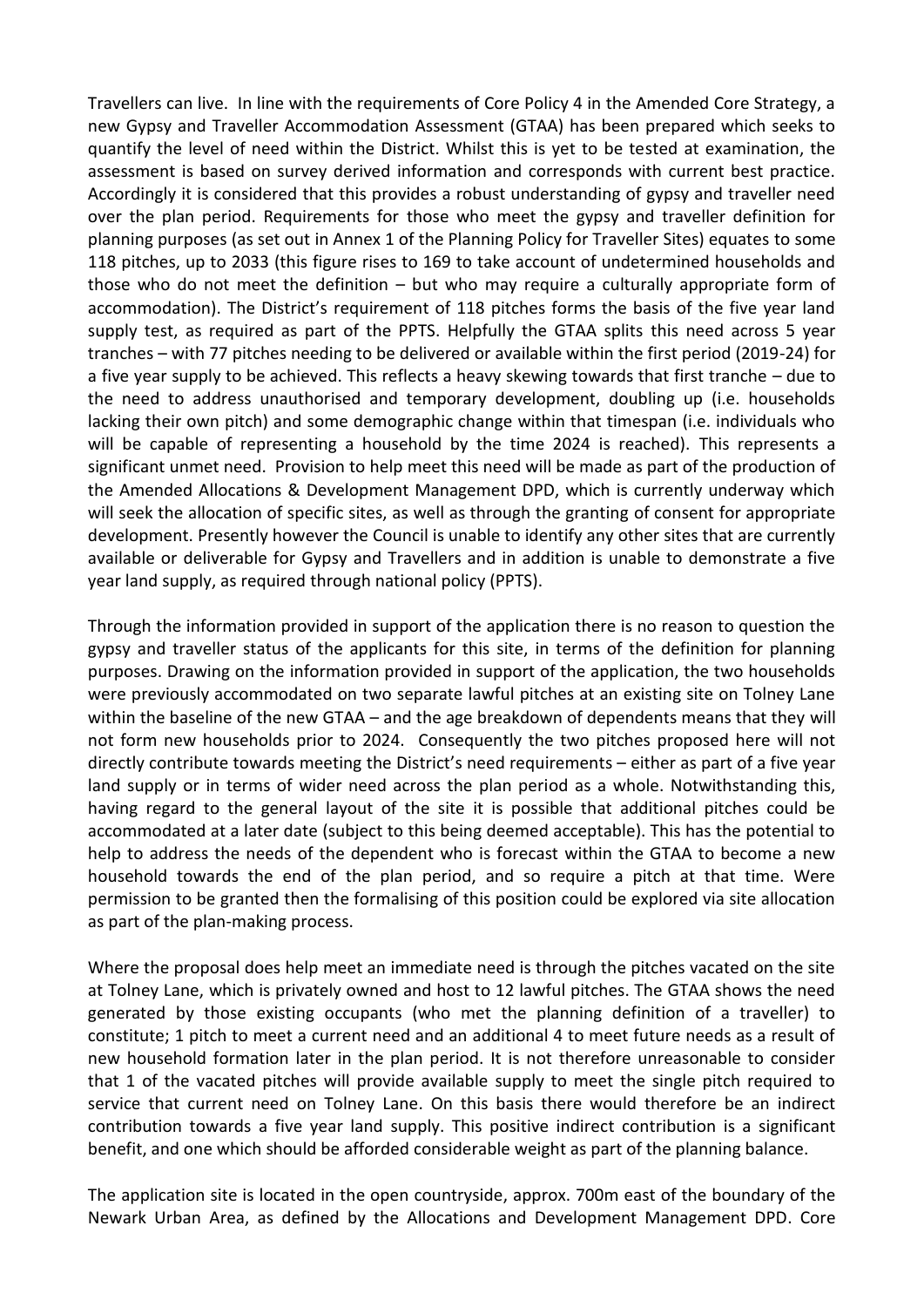Policy 4 states that future pitch provision will be addressed through all necessary means, including amongst other criteria, the granting of planning permission for pitches on new sites in line with Core Policy 5. Provision will be made in line with the Council's Spatial Strategy with the focus of the Council's efforts to seek to secure additional provision in and around the Newark Urban Area.

Beyond this, Core Policy 5 sets out a range of criteria, which proposals need to satisfy. The overall aims of this policy are identified as reducing the need for long distance travelling and possible environmental damage caused by unauthorized encampments and the contribution that live/work mixed use sites make to achieving sustainable development. Given the site's relatively close location to the Newark Urban Area, this site leaves the proposal reasonably well-placed to satisfy these overarching aims.

In summary, the District has a significant unmet need for Gypsy and Traveller pitches. The proposal would represent an indirect contribution towards a five year land supply. This positive indirect contribution is a significant benefit, and one which should be afforded considerable weight as part of the overall planning balance.

The principle of this use in this location is therefore considered to be acceptable and the remainder of the criteria set out within Core Policy 5, which are more site specific, are set out and considered below.

## *Impact on the character and appearance of the area, heritage assets and ecology*

The first criteria of Core Policy 5 states that the site would not lead to the unacceptable loss, or significant adverse impact on the landscape character and value, important heritage assets and their settings, nature conservation and biodiversity sites. The fifth criteria of CP5 seeks that the site is capable of being designed to ensure that appropriate landscaping and planting would provide and maintain visual amenity. Core Policy 13 of the Core Strategy addresses issues of landscape character. The Landscape Character Assessment SPD informs the policy approach identified within Core Policy 13. The LCA provides an objective methodology for assessing the varied landscape within the district and contains information about the character, condition and sensitivity of the landscape.

The site is identified as being within the East Nottinghamshire Sandlands and within the Landscape sub-type of Winthorpe Village Farmlands (ES PZ 04). The policy approach for this area is to 'Conserve and Create', identifying it as being of moderate condition and of moderate sensitivity. The characteristic visual features within this area are smaller field sizes adjacent to villages with pasture. Specific recommendations for built features therefore encourage conservation of what remains of the rural landscape by concentrating new development around existing settlements and creating new development which reflects the local built vernacular. With regard to landscape features this seeks to create new hedgerows and conserve existing, seek opportunities to conserve field pattern where feasible, contain new development within historic boundaries as well as to seek opportunities to conserve existing pastoral fields and historic field patterns and conserving and enhancing tree cover and landscape planting generally.

Prior to the recent works being carried out, the site was an open grassed field/paddock and relatively well bound with trees/hedging along the northern boundary with the road, but flanked by existing development to the east and west. The current site is still dominated by open grassed areas, but with the addition of two residential caravans and additional close boarded timber fencing. Whilst this creates a more enclosed site, the new fencing has yet to be supported by new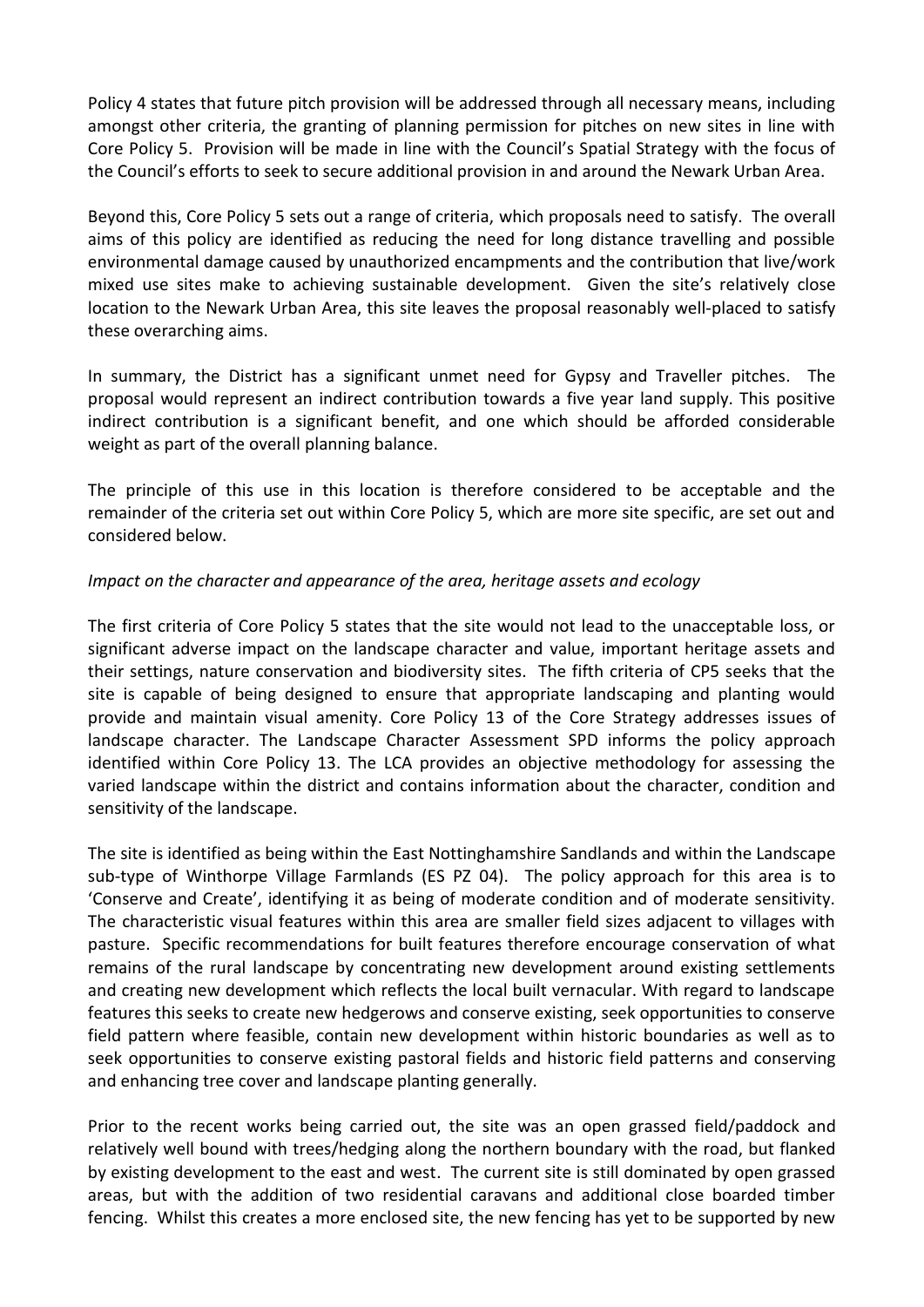planting on the inside of the site. In order for such new planting to be of an appropriate native planting species, a soft landscaping condition should be imposed on any permission. The caravans do not reflect local built vernacular, however they are not readily visible from Barnby Road. Given the retrospective nature of the application, it is not exactly clear what vegetation/planting has already been removed from the site, but it appears that any removal is likely to have taken place around the site boundaries, where new planting is proposed in any event. Whilst vegetation removal is regrettable from both a landscape character and ecology point of view, a matter reflected by the comments from Barnby Parish Council, the vegetation was not protected in any way. The mature trees within the grass verge of Barnby Road in this location are retained and so the mature treed and soft setting to the site from Barnby Road is largely retained.

No designated heritage assets are located near to the site that would be affected by the proposals.

It is very disappointing that this application has been submitted retrospectively because it now makes it difficult to be able to assess any biodiversity impacts. Given that the site was an open grassed field/paddock it is unlikely that the site would have supported any significant levels of biodiversity, however any removal of hedgerow or trees from the site may have offered potential opportunities for foraging bats and nesting and foraging birds. Should planning permission be granted, therefore, it is considered reasonable to impose a condition to require some biodiversity enhancements to provide two bat and two bird boxes on the site.

Section 11 of the NPPF relates to making effective use of land and paragraph 117 states that planning decisions should promote an effective use of land in meeting the need for homes and other uses, while safeguarding the environment. Paragraph 122 states that planning decisions should support development that makes efficient use of land, taking into account: a) the identified need for different types of housing and other forms off development, and the availability of land suitable for accommodating it ….d) the desirability of maintaining an area's prevailing character and setting. Core Policy 5 also goes on to advise on general guidelines for pitch sizes. A pitch that is a permanent site and self-contained, the policy advises the pitch should be approx. 550 sq m and permanent sites where pitches are self-contained and there is an element of business use, 640 sq m. The size of the application site presented could accommodate around 5 pitches of a 550 sq m pitch area or up to 4 pitches of a 640 sq m pitch area. As such, it could be considered that the proposal is not making effective use of the land given the limited density of pitches on the land available. Whilst this is acknowledged, given the site would contribute towards the unmet need of gypsy and traveller pitches, it would be difficult to sustain a reason for refusal on this basis. In addition neither the size of the pitches or the general layout would preclude the application site from accommodating additional pitches in the future (subject to planning permission), should the applicant wish to pursue this option.

Overall, the current scheme represents a single storey scaled development of two caravans. The close boarded timber fences, which have been erected around the site boundaries although more of a suburban feature and would more appropriately be of a post and rail design in this countryside location, can be softened through new additional native planting. The majority of the fencing would be set back into the site in a less prominent location, and as such is considered to be acceptable subject and would be softened over time by new planting. The general impact on the visual amenities of the area and roadside is found on balance to be acceptable with new hedgerow planting along the new fencing to soften its appearance.

To conclude, whilst some harm has been identified to biodiversity from the unauthorized commencement of development on the site, it is considered that mitigation could be provided and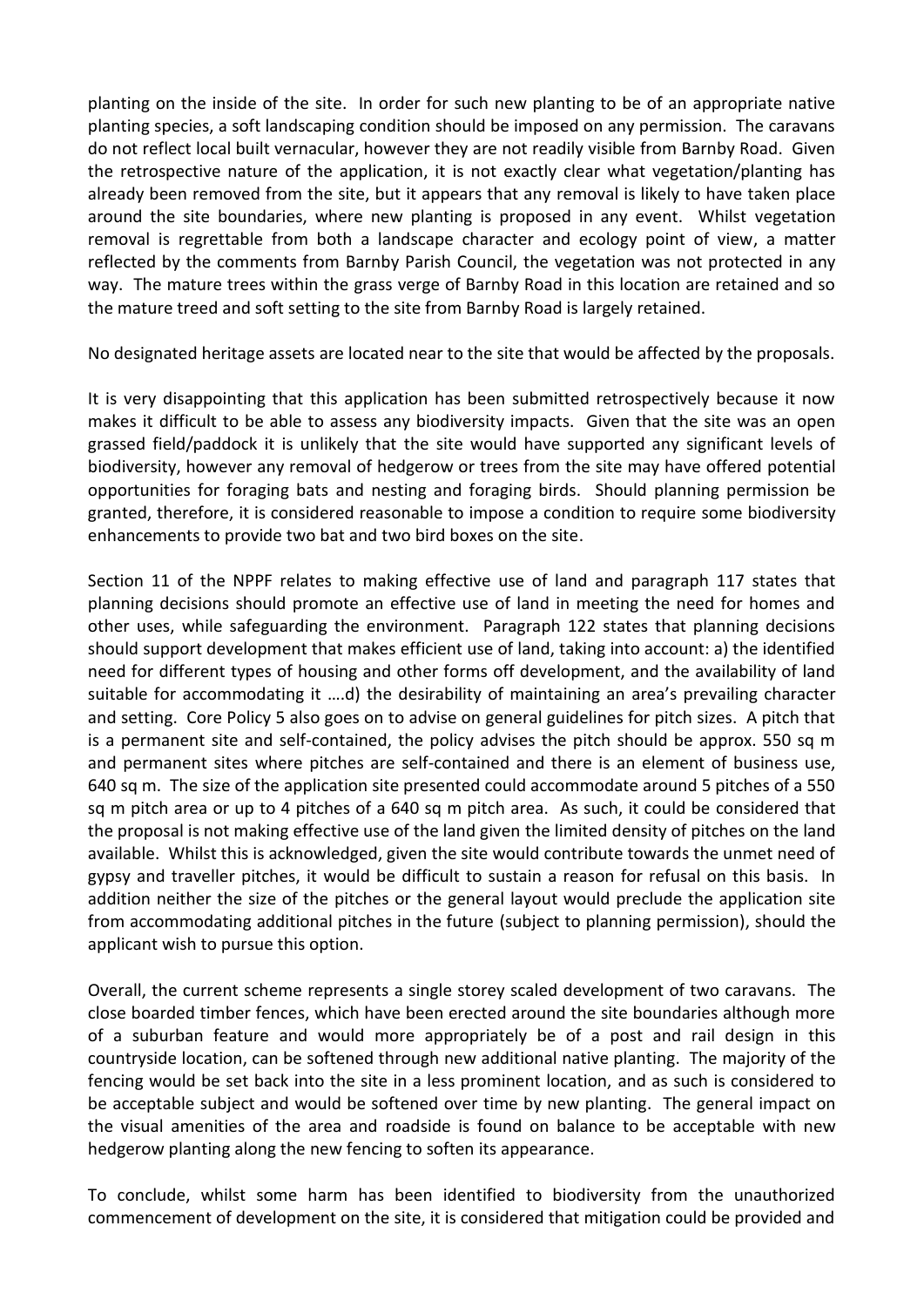for the reasons outlined and it would be difficult to sustain unacceptable detriment to the landscape character and appearance of the area, subject to the imposition of appropriate conditions. This criteria of CP5 is therefore considered to be met.

## *Impact on residential amenity*

The fourth criteria of Core Policy 5 states that the site would offer a suitable level of residential amenity to any proposed occupiers and not have an unacceptable adverse impact on the amenity of nearby residents particularly in rural and semi-rural settings where development is restricted overall.

Paragraph 127(f) of the Framework states that planning decisions should create places that promote health and well-being with a high standard of amenity for existing and future users.

The Council's Environmental Health officer has assessed the impact of noise from existing uses adjacent to the site – namely the gas valve compound and the potential of noise from the adjacent transportation company and is satisfied that occupiers of the site would be adequately protected from these noise sources by the close boarded timber fencing erected around the boundaries.

Turning now to existing residents who would live close to the site, Moorhouse, a two storey dwelling on the opposite side of Barnby Road is positioned approx. 51 m from the northern boundary of the application site and Chestnut House to the west is sited approx. 52m away from the western boundary of the site, which would be the nearest affected receptors of the proposed development.

There are five external lighting columns (that have the appearance of street lights), approx. 3m high; two are situated adjacent to the boundary with Barnby Road and three more within the site. Concerns regarding the current levels of illumination coming from the site has been raised by Barnby Parish Council. The Council's Environmental Health officer did have some concern in relation to the potential for light spillage to the north of the site. As such, should planning permission be granted, a condition would be imposed to require a back plate to the fitted to each of the columns adjacent to the road. Given the single storey nature of the two caravans, together with boundary treatments and the distance between the site and existing neighbours, it is not considered that the relationships would result in any unacceptable degree of harm on the amenities of existing occupiers close to the site.

# *Impact on Highway Safety*

The third criteria of Core Policy 5 states that the site has safe and convenient access to the highway network.

Notts County Council as Highway Authority has raised objection to the application on the following basis:- "The proposal does not offer reasonable and practical ways of accessing the site other than by private car/van, and is therefore contrary to the principles of Spatial Policy 7 of the LDF Core Strategy in that it fails to provide safe, convenient and attractive accesses for all, including the elderly and disabled, and others with restricted mobility, and does not provide links to any existing network of footways, bridleways and cycleways." This stance is supported by Balderton Parish Council.

The nearest pavement to which the site could be connected is either approx. 2.1km to the west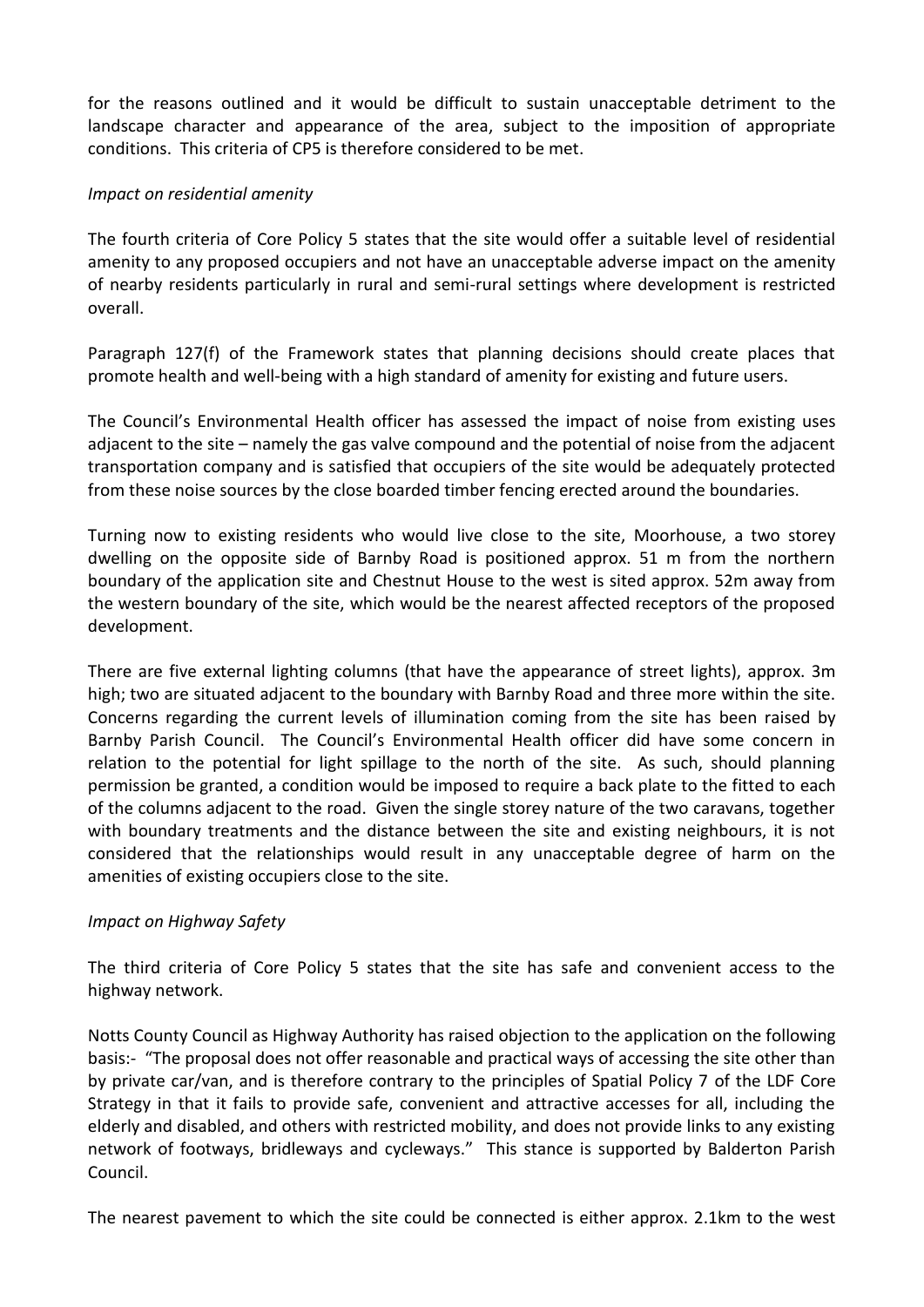along Barnby Road towards Newark, 1.5km to the south-west along Balderton Lane towards Balderton or 1.9km to the north-west along Balderton Road towards Coddington. It is not therefore considered to be reasonable to insist that the applicant for two gypsy and traveller pitches be required to provide any of these lengths of footway to provide the requirements set out by the Highway Authority.

Paragraph 108 of the NPPF states that in assessing applications for development, it should be ensured that:-

"a) appropriate opportunities to promote sustainable transport modes can be  $-$  or have been  $$ taken up, given the type of development and its location;

b) safe and suitable access to the site can be achieved for all users; and

c) any significant impacts from the development on the transport network (in terms of capacity and congestion), or on highway safety, can be cost effectively mitigated to an acceptable degree."

Part c) of this paragraph refers to ensuring that any significant impacts from the development on highway safety can be "cost effectively mitigated to an acceptable degree." This appears to acknowledge that there could be cases where mitigation is considered to go beyond being "cost effective" and may therefore not be appropriate to pursue.

Furthermore, Members' attention is also drawn to the appeal decision issued for a site on Land north of Crossways, off Main Street, Bathley in 2019. Here, contrary to the decision to refuse planning permission based on highway safety concerns of the proposed access raised by the Highway Authority, (amongst other issues) the Inspector found that given the scale of the single gypsy and traveller pitch proposed, it would not lead to an unacceptable impact on highway safety, despite the recognised tension of not achieving safe, convenient and attractive accesses for all and providing links to the existing network of footways so as to maximize opportunities for their use. This appeal decision is considered to be material to this case and can be accessed by clicking on the link provided within the background papers list at the end of this report.

It is therefore considered that whilst the proposed site is not currently able to be accessed safely by any other form of transport other than by private vehicles use, it would not be reasonable on the basis of cost, to require the applicant to provide a footway link between the site and the nearest existing footway, which is approx. 1.5km away from the site. This lack of a safe and more sustainable option for accessing the site therefore weighs against the proposal in the overall planning balance. Notwithstanding this, if Members were minded to approve the application, the Highway Authority recommends that the mouth of the access road be improved and this could be imposed by condition.

# *Sustainability*

The second criteria of CP5 requires consideration of reasonable access to essential services (mains water, electricity, drainage and sanitation) and basic everyday community services and facilities including education, health, shopping and transport.

Whilst it is acknowledged that the site is not located within the Newark Urban Area, it is only a relatively short distance away from the boundary (700m) and the ability to enjoy the full range of basic everyday services and facilities offered within Balderton. The site is adequately served in terms of electricity and water supplies. The applicant has confirmed that the site will be served by septic tanks and as such, the Environment Agency have advised an informative be added to any decision notice to advise what is required in this regard outside the planning process.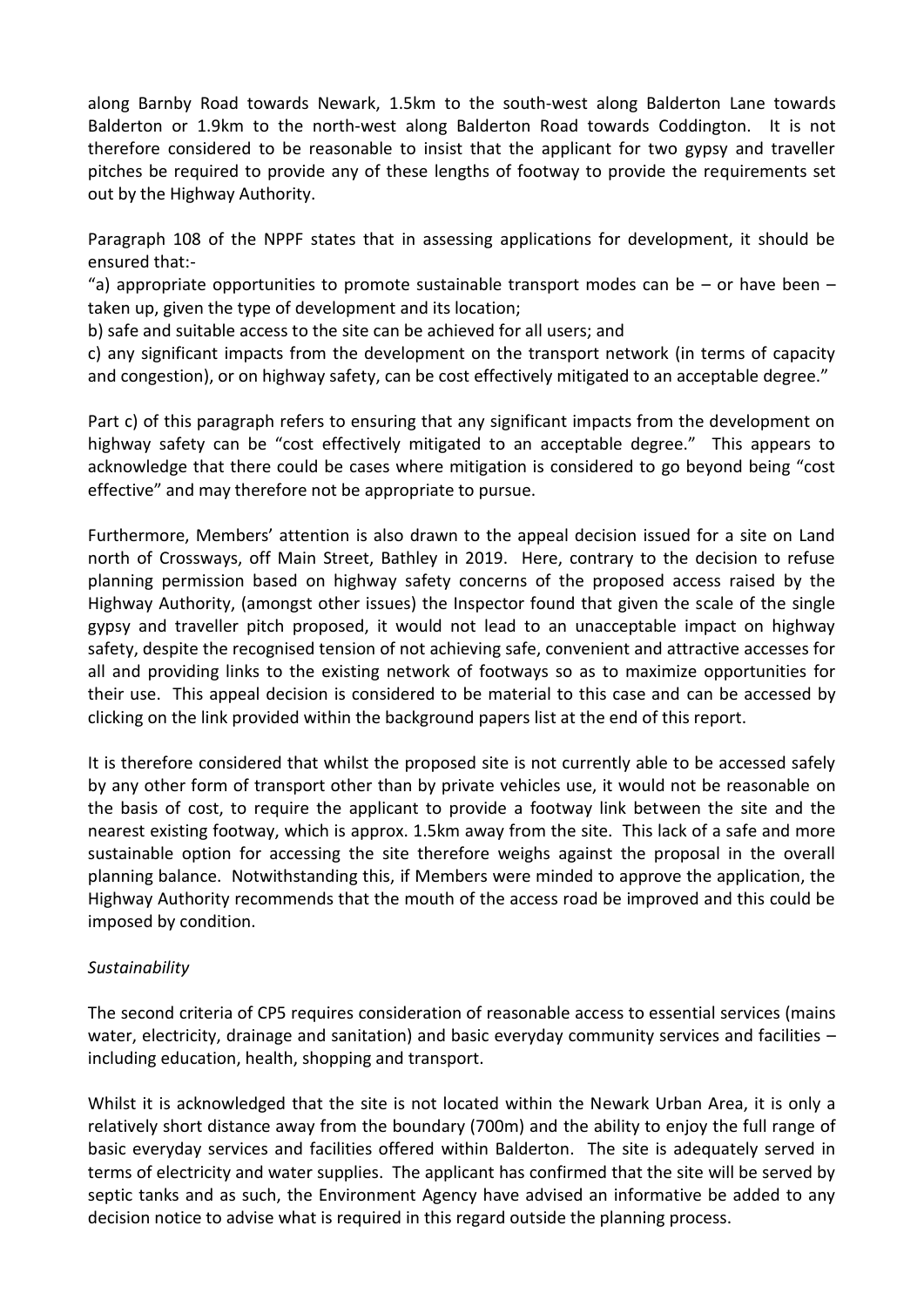#### *Flood Risk*

Criteria 6 seeks that in the case of any development proposal which raises the issue of flood risk, regard will be had to advice contained within the Government's PPTS and the findings of the Newark and Sherwood Strategic Flood Risk Assessment. Where flooding is found to be an issue, the District Council will require the completion of a site specific Flood Risk Assessment, applying both the Sequential and Exceptions Tests, as appropriate, to achieve safety for eventual occupiers.

The site is within Flood Zone 1 on the Environment Agency flood maps, which means it is at low risk of fluvial flooding. In terms of surface water drainage, both pitches would continue to be served predominantly by significant areas of permeable ground surfaces and as such, it unlikely to result in any unacceptable impact on the site or neighbouring sites in the regard. The Environment Agency has requested an informative be attached to any decision notice to set out the requirements needed under other legislation to deal with the considered use of septic tanks.

## *Personal Circumstances*

As already referred to in this report, there is no reason to doubt that the applicant and his family fall within the definition set out within Annex 1 of PPTS.

The site would be occupied by two families, one with two children and the other with one child. The eldest two children have reached primary school age. The personal needs of the families require a settled base to ensure the children can attend school.

Members will need to be aware of the relevant case law regarding the Human Rights of Gypsies and Travellers set out in the Rafferty and Jones V SSCLG and North Somerset Council. A refusal of permission is likely to have significant consequences for the home and family life of the family involved and it is clearly a circumstance where Article 8 Convention Rights are engaged. Article 8 imposes a positive obligation to facilitate the Gypsy way of life and, as a minority group, special consideration should be given to their needs and lifestyle. In that respect, the occupants have a clear preference for living in caravans and the option of living in bricks and mortar accommodation would not facilitate that lifestyle.

In addition, Article 3(1) of the United Nations Convention on the Rights of the Child provides that the best interests of children must be a primary consideration in all actions made by public authorities. The Article 8 rights of the children in that context must be considered. No other consideration can be treated as inherently more important than the best interests of the children.

Significant positive weight needs to be attached to the personal circumstances of the occupiers of the site, particularly the benefits associated with schooling arrangements for the children that a permanent base would provide, although it is acknowledged that this needs to be tempered somewhat in this case, given that such a settled base for education purposes was provided for at their previous pitches situated at Tolney Lane.

#### *Other matters*

The Written Ministerial Statement of December 2015 relating to intentional unauthorised development is also a material consideration. That statement confirmed that the Government is concerned about the harm that is caused where the development of land has been undertaken in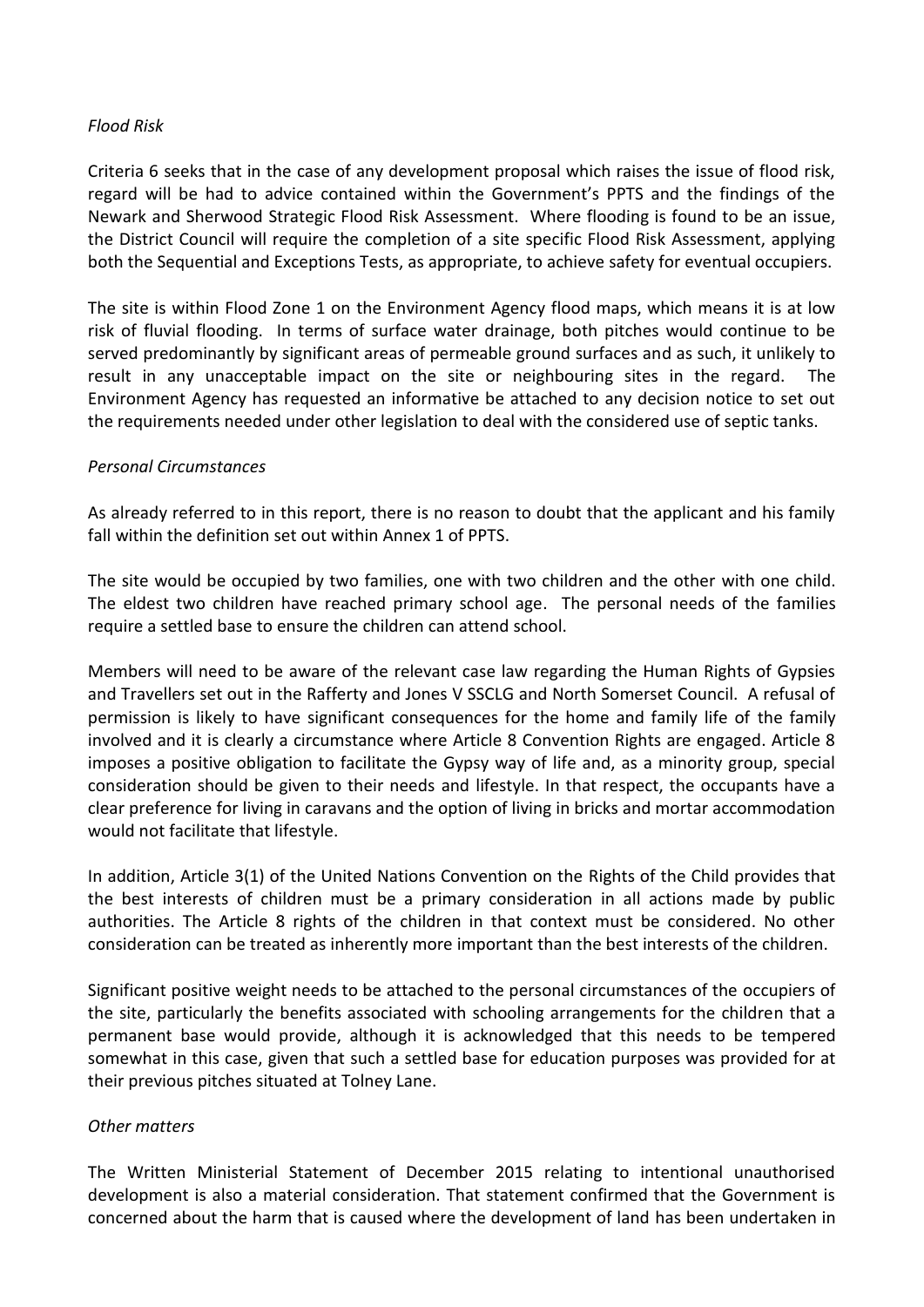advance of obtaining planning permission, with no opportunity to appropriately limit or mitigate the harm that has already taken place. Accordingly, the Government announced that where intentional unauthorised development has occurred, it would be a material consideration counting against development.

The development in this case was clearly intentional and the physical works have been undertaken, and the site occupied, without seeking planning permission, a matter reflected in the comments from Barnby Parish Council. Those actions did not enable matters such as biodiversity or impact on trees/hedgerows to be considered in advance, or any mitigation in respect of those issues put forward. Consequently, it is a matter that weighs against the grant of planning permission.

## *Planning Balance and Conclusion*

The recent GTAA has identified a significant unmet need for gypsy and traveller pitches. The two pitches proposed here will not directly contribute towards meeting this need requirement – either as part of a five year land supply or in terms of wider need across the plan period as a whole. Notwithstanding this, having regard to the general layout of the site it is possible that additional pitches could be accommodated at a later date (subject to this being deemed acceptable). This has the potential to help to address the needs of the dependent who is forecast within the GTAA to become a new household towards the end of the plan period, and so require a pitch at that time.

Where the proposal does help meet an immediate need is through the pitches vacated on the site at Tolney Lane, which is privately owned and host to 12 lawful pitches. On this basis there would therefore be an indirect contribution towards a five year land supply. This positive indirect contribution is a significant benefit, and one which should be afforded considerable weight as part of the planning balance.

The site is in a relatively highly sustainable location, as although located in the open countryside, the site is in close proximity to all the facilities required for day to day living and the requirements of a growing families (although only accessible by private vehicles). No harm has been identified in relation to the character and appearance of the area, heritage assets, residential amenity and flood risk which are therefore neutral in the overall planning balance. However, retrospective harm has been found to ecology although mitigation is offered in the form of new hedgerow planting. In highway safety terms, harm has been identified with regard to the lack of facilities to access the site other than by private vehicles, without the provision of a significant length of new footway, which is considered to be an unreasonable cost in this case. This weighs against the proposal in the planning balance.

An approval would provide a settled base that would facilitate access to education and enable the families to continue their gypsy way of life. The human rights of the family means due regard must also be afforded to the protected characteristics of Gypsies and Travellers in relation to the Public Sector Equality Duty (PSED) when applying the duties of section 149 of the Equality Act 2010. All of those factors attract significant weight in favour of the development.

Having regard to the personal circumstances and human rights of the two families, including the best interests of the children, the option to occupy the site would undoubtedly be less disruptive than the possible resort to road side living and make access to education services much easier.

The fact that the development was intentionally undertaken without planning permission is a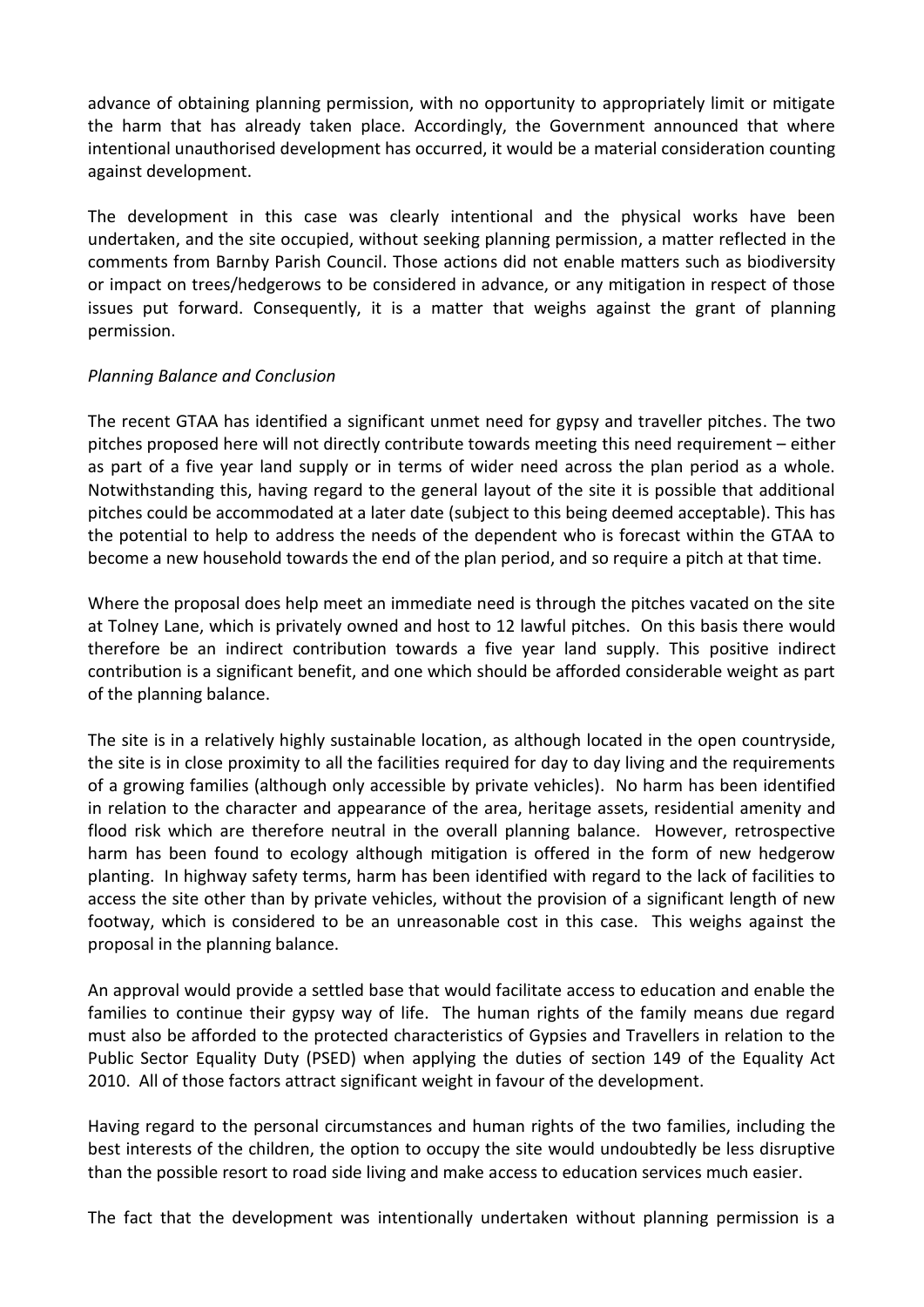matter that weighs against a grant of planning permission.

Weighing all these competing considerations in the overall planning balance, I am led to the conclusion that in this case, the benefits of the scheme outweigh the harm identified. As such a recommendation of approval is offered to Members, subject to conditions.

# **RECOMMENDATION**

## **That planning permission is approved subject to the conditions and reasons shown below**

**Conditions** 

01

The site shall not be occupied by any persons other than gypsies and travellers as defined in Annex 1 of the Planning Policy for Traveller Sites or its equivalent in replacement national policy.

Reason: To ensure that the site is retained for use by gypsies and travellers only, as it is located in an area where new residential development would not normally be acceptable.

 $02$ 

No more than 2 static caravans, as defined in the Caravan Sites and Control of Development Act 1960 and the Caravan Sites Act 1968, shall be stationed on the site at any time.

Reason: In order to define the permission and protect the appearance of the wider area in accordance with the aims of Core Policy 13 of the Newark and Sherwood Amended Core Strategy (March 2019) and Policy DM5 of the Newark and Sherwood Allocations and Development Management DPD (July 2013).

03

No commercial or industrial activities shall take place on this site, including the storage of materials associated with a business.

Reason: In the interests of the appearance of the surrounding area and the amenities of surrounding land uses in accordance with the aims of Core Policies 5 and 13 of the Newark and Sherwood Amended Core Strategy (March 2019) and Policy DM5 of the Newark and Sherwood Allocations and Development Management DPD (July 2013).

04

No vehicles over 3.5 tonnes shall be stationed, parked or stored on this site.

Reason: In the interests of the appearance of the surrounding area and the amenities of surrounding land uses in accordance with the aims of Core Policies 5 and 13 of the Newark and Sherwood Amended Core Strategy (March 2019) and Policy DM5 of the Newark and Sherwood Allocations and Development Management DPD (July 2013).

05

Prior to installation, full details of any ancillary structures to be placed on the site, including those that might be required to meet separate Caravan licensing legislation, shall be submitted to and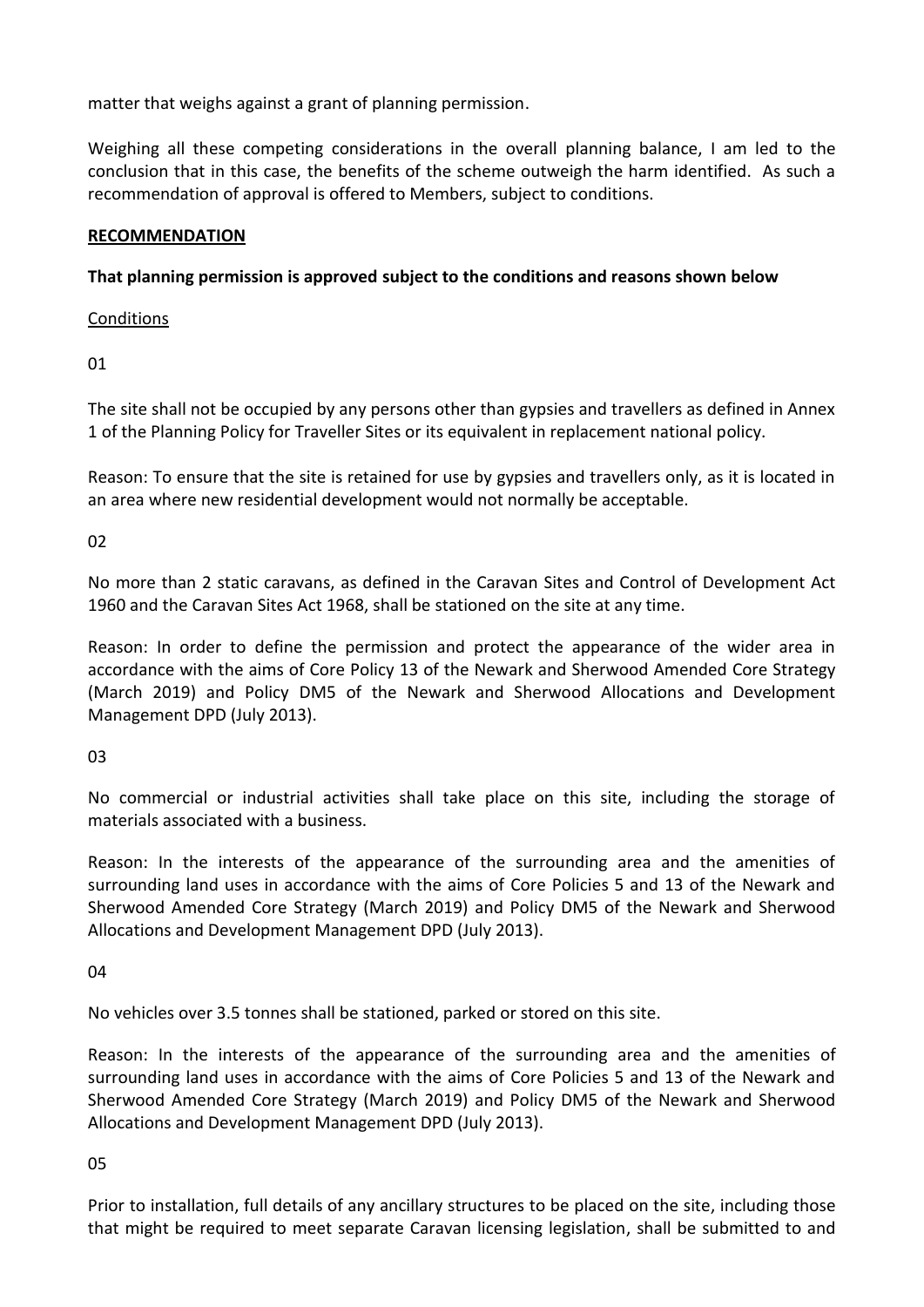approved in writing by the Local Planning Authority. Once approved any such ancillary structures shall only be kept on the site in accordance with the approved details.

Reason: In order to ensure any proposals are of an appropriate design in accordance with the aims of Core Policy 9 of the Newark and Sherwood Amended Core Strategy (March 2019) and Policy DM5 of the Newark and Sherwood Allocations and Development Management DPD (July 2013).

06

Within two months of the date of this permission, details showing the mouth of the access road measuring at least 5.8m wide within 8.0m of the public highway on appropriately scaled plans shall be submitted to and approved in writing by the Local Planning Authority. Within two months of these details being approved, any widening works required to be undertaken shall be fully completed.

Reason: In the interests of highway safety.

07

Within two months of the date of this permission, two back plates shall be fitted to the two lighting columns positioned adjacent to Barnby Road, in order to prevent light spillage to the north of the site. These back plates shall be retained for the lifetime of these lighting columns.

Reason: In the interests of reducing light pollution in this sensitive countryside location.

08

Within two months of the date of this permission full details of both hard and soft landscape works shall be submitted to and approved in writing by the Local Planning Authority and these works shall be carried out as approved. These details shall include:

- full details of every tree, shrub, hedge to be planted (including its proposed location, species, size and approximate date of planting) and details of tree planting pits including associated irrigation measures, tree staking and guards, and structural cells. The scheme shall be designed so as to enhance the nature conservation value of the site, including the use of locally native plant species;
- hard surfacing materials.

Reason: In the interests of visual amenity and biodiversity.

09

The approved soft landscaping shall be completed during the first planting season following the first occupation/use of the development. Any trees/shrubs which, within a period of five years of being planted die, are removed or become seriously damaged or diseased shall be replaced in the next planting season with others of similar size and species. All tree, shrub and hedge planting shall be carried out in accordance with BS 3936 -1992 Part 1-Nursery Stock-Specifications for Trees and Shrubs and Part 4 1984-Specifications for Forestry Trees ; BS4043-1989 Transplanting Rootballed Trees; BS4428-1989 Code of Practice for General Landscape Operations. The approved hard landscaping scheme shall be completed during the first planting season.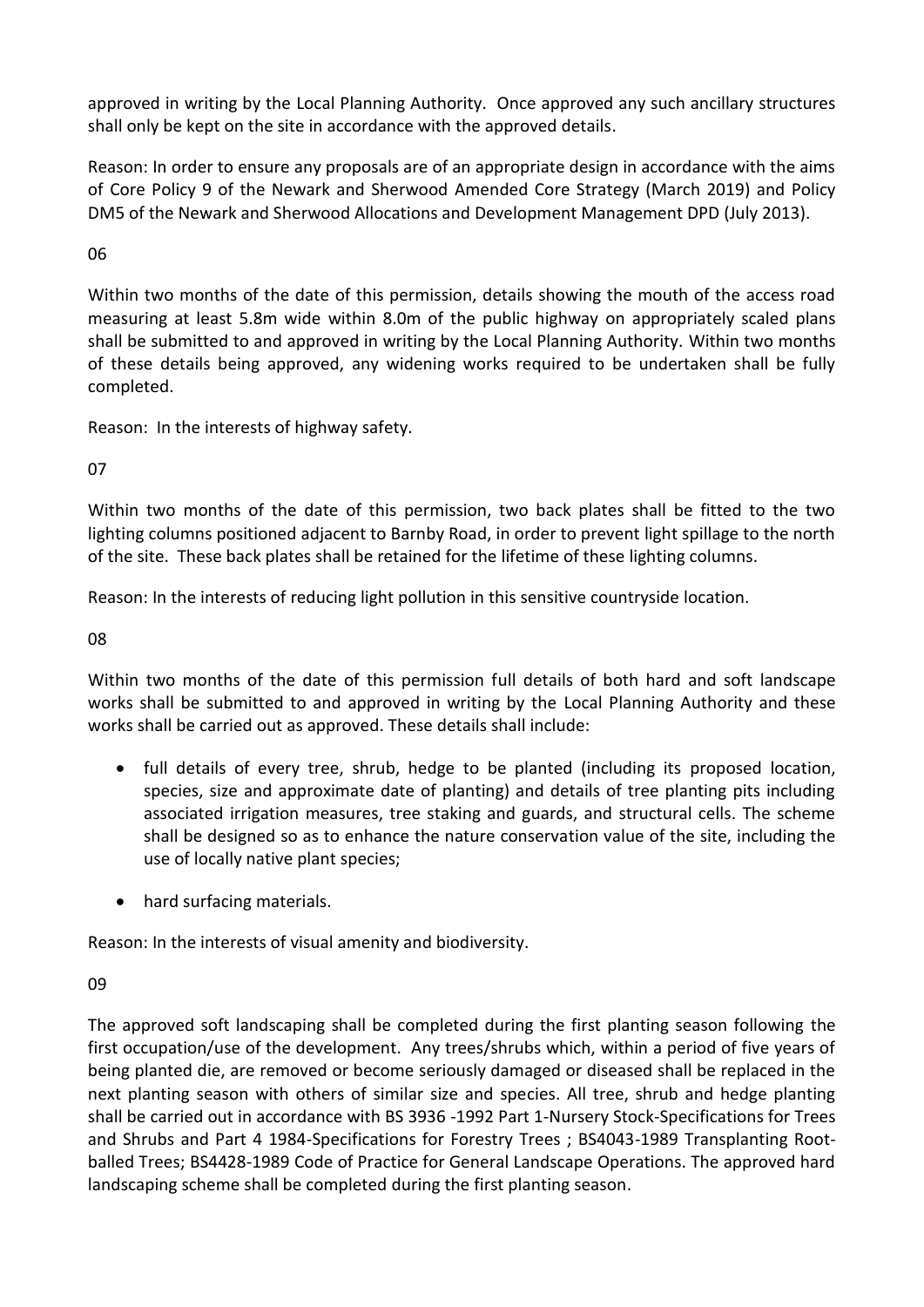Reason: To ensure the work is carried out within a reasonable period and thereafter properly maintained, in the interests of visual amenity and biodiversity.

010

Within two months of the date of this permission full details and the precise positioning of 2 bat boxes and 2 bird boxes shall be submitted to and approved in writing by the Local Planning Authority. The approved boxes shall then be installed within two months of approval in accordance with the agreed details prior to occupation and retained thereafter for the lifetime of the development.

Reason: In the interests of maintain and enhancing biodiversity.

011

The development hereby permitted shall not be carried out except in accordance with the following approved plans, reference

- Site Location Plan received 22 February 2021;
- Block Plan received 22 February 2021;
- Aerial photograph showing position of lighting columns.

Reason: So as to define this permission.

## Notes to Applicant

01

Aerial photography dating back to 2000 appears to show agricultural buildings present on the application site. It is noted that the application is for caravans with hardstanding which is lower risk that residential with gardens. However, agriculture is a potentially contaminative land-use and such land can possibly be used for a wide variety of potentially contaminative activities.

The applicant/developer will need to have a contingency plan should the construction/conversion phase reveal any contamination, which must be notified to the Pollution Team in Public Protection at Newark and Sherwood District Council on (01636) 650000.

02

A septic tank is not the optimum method of dealing with the disposal of foul sewerage waste.

Government guidance contained within the national Planning Practice Guidance (Water supply, wastewater and water quality – considerations for planning applications, paragraph 020) sets out a hierarchy of drainage options that must be considered and discounted in the following order:

1. Connection to the public sewer

2. Package sewage treatment plant (adopted in due course by the sewerage company or owned and operated under a new appointment or variation)

3. Septic Tank

Foul drainage should be connected to the main sewer. Where this is not possible, under the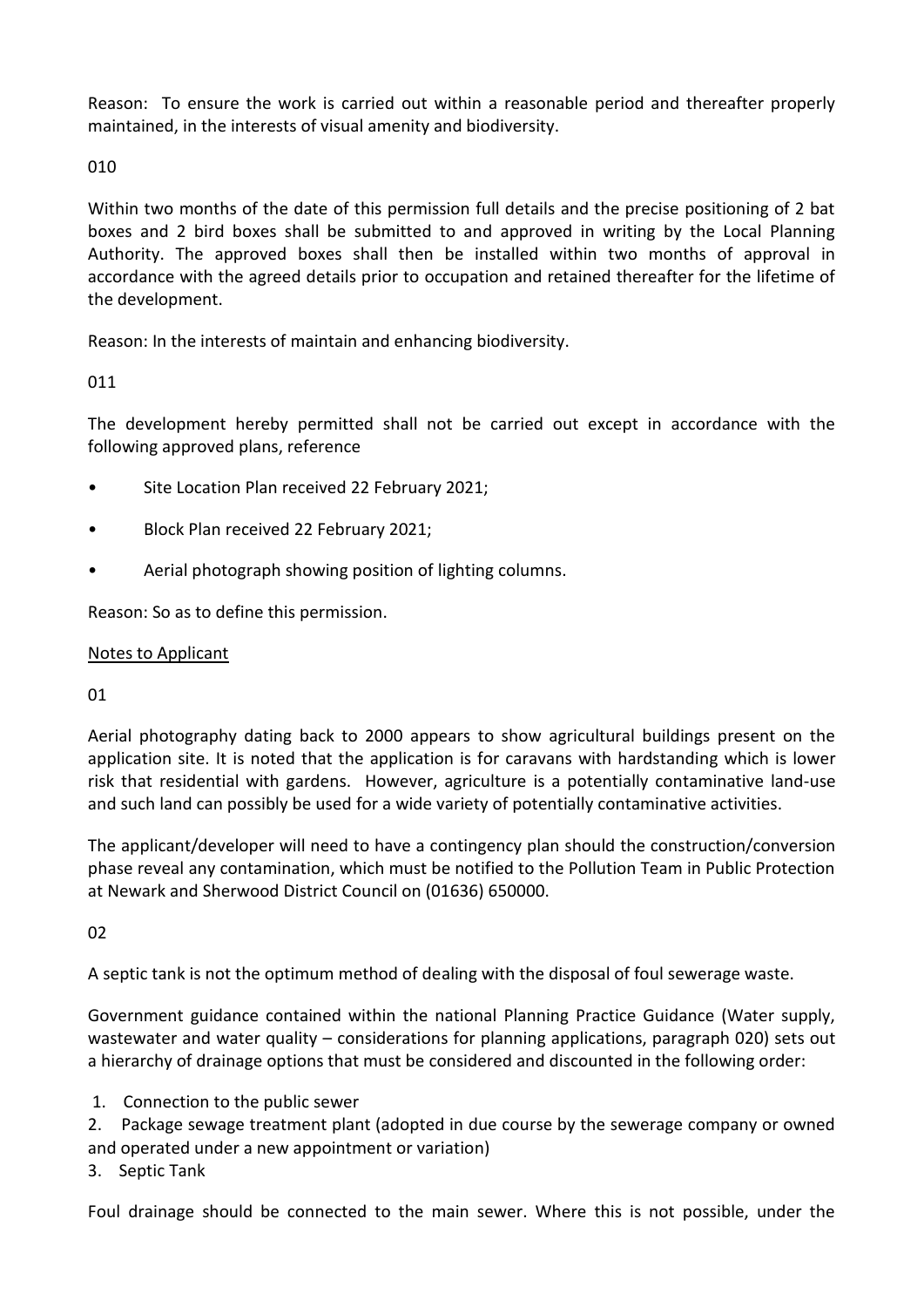Environmental Permitting Regulations 2010 any discharge of sewage or trade effluent made to either surface water or groundwater will need to be registered as an exempt discharge activity or hold a permit issued by the Environment Agency, addition to planning permission. This applies to any discharge to inland freshwaters, coastal waters or relevant territorial waters.

Please note that the granting of planning permission does not guarantee the granting of an Environmental Permit. Upon receipt of a correctly filled in application form we will carry out an assessment. It can take up to 4 months before we are in a position to decide whether to grant a permit or not.

Domestic effluent discharged from a treatment plant/septic tank at 2 cubic metres or less to ground or 5 cubic metres or less to surface water in any 24 hour period must comply with General Binding Rules provided that no public foul sewer is available to serve the development and that the site is not within an inner Groundwater Source Protection Zone.

A soakaway used to serve a non-mains drainage system must be sited no less than 10 metres from the nearest watercourse, not less than 10 metres from any other foul soakaway and not less than 50 metres from the nearest potable water supply.

Where the proposed development involves the connection of foul drainage to an existing nonmains drainage system, the applicant should ensure that it is in a good state of repair, regularly de-sludged and of sufficient capacity to deal with any potential increase in flow and loading which may occur as a result of the development.

Where the existing non-mains drainage system is covered by a permit to discharge then an application to vary the permit will need to be made to reflect the increase in volume being discharged. It can take up to 13 weeks before we decide whether to vary a permit.

Further advice is available at: https://www.gov.uk/permits-you-need-for-septic-tanks and https://www.gov.uk/guidance/general-binding-rules-small-sewage-discharge-to-the-ground

# 03

The apparatus that has been identified as being in the vicinity of your proposed works is:

- High or Intermediate pressure (above 2 bar) Gas Pipelines and associated equipment
- Electricity Transmission overhead lines
- Above ground electricity sites and installations

BEFORE carrying out any work you must:

- Ensure that no works are undertaken in the vicinity of our gas pipelines and that no heavy plant, machinery or vehicles cross the route of the pipeline until detailed consultation has taken place.
- Carefully read these requirements including the attached guidance documents and maps showing the location of apparatus.
- Contact the landowner and ensure any proposed works in private land do not infringe Cadent and/or National Grid's legal rights (i.e. easements or wayleaves). If the works are in the road or footpath the relevant local authority should be contacted.
- Ensure that all persons, including direct labour and contractors, working for you on or near